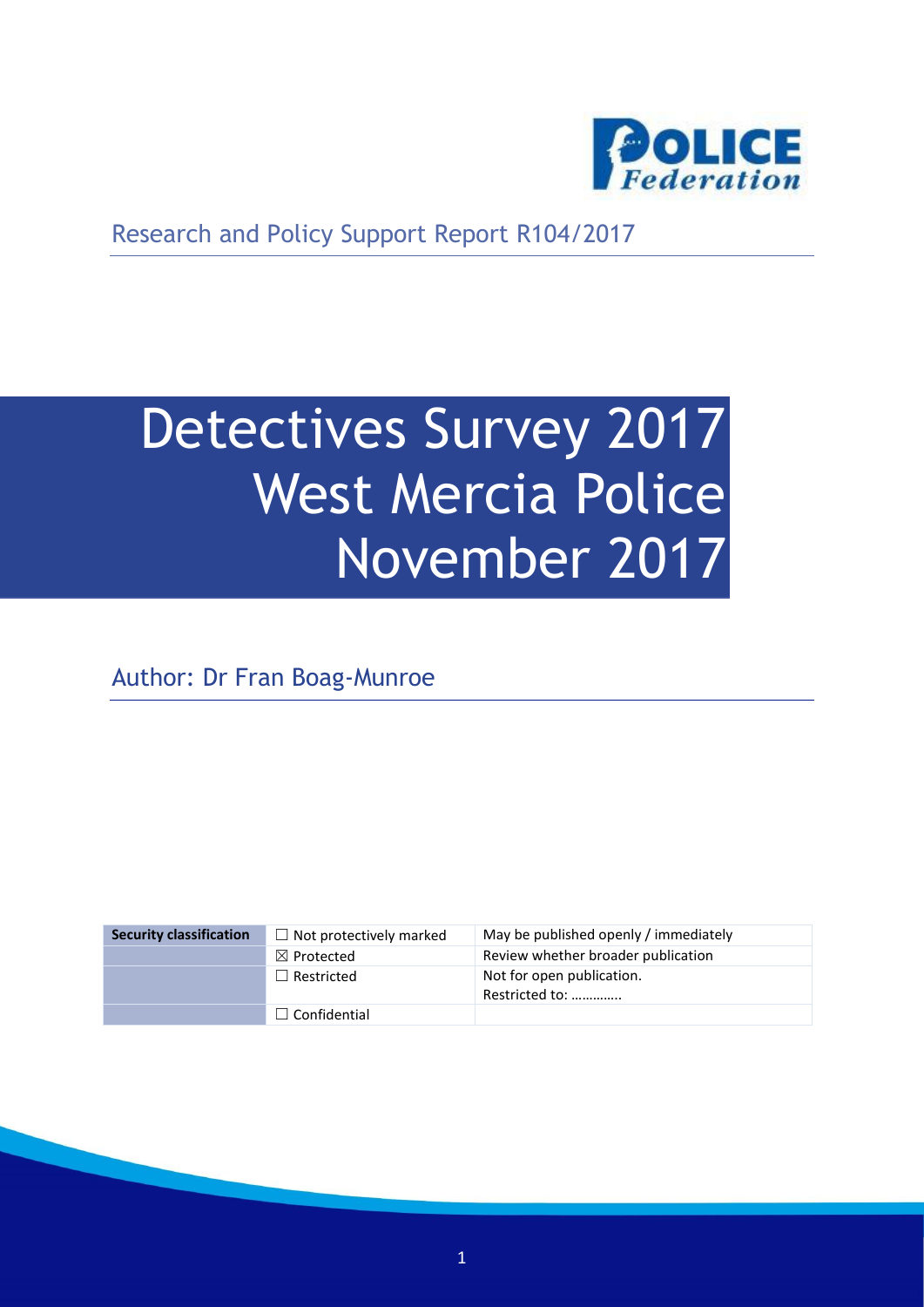#### **INTRODUCTION**

This report provides a summary of responses to the PFEW National Detectives Survey received from respondents in West Mercia Police in 2017.

Some of the questions asked in this year's survey were the same as in the 2015 National Detectives Survey; this allowed us to monitor any changes since the last time the survey was conducted. Other questions were new to 2017, to be able to look in more detail at the context in which detectives are currently working.

Where appropriate, details of average responses for the police service as a whole are also presented, differences between the national and local responses have not been tested statistically and therefore any differences reported are for guidance only and must be treated with caution.

#### **RESPONSE RATE AND RESPONDENTS**

The National Detectives Survey 2017 opened on 1st September 2017 and closed on 24th September 2017. During this time, detective officers were invited to attend via the Police Federation's National Membership Database, as well as via local Joint Branch Boards and the National Detectives Forum mailing list.

**105 responses were received from detectives in West Mercia Police**. There is still no accepted measure of the total number of detectives in England and Wales. It is therefore not possible to calculate a definitive response rate for the survey as a proportion of the total number of detectives. However, for comparison the number of responses received within West Mercia Police was lower than when this survey was last conducted in 2015, when 116 responses were received.

#### **IMPACT OF SERVICE CUTS**

**61% of respondents within West Mercia Police said that service cuts have had a major impact on their morale**; this was higher than the national average, where 56% detectives said that service cuts have had a major impact upon their morale.

In addition, **22% of respondents within West Mercia Police said service cuts have had a major impact upon their physical health and wellbeing, whilst 22% said that service cuts have had a major impact upon their mental health and wellbeing**. For comparison, in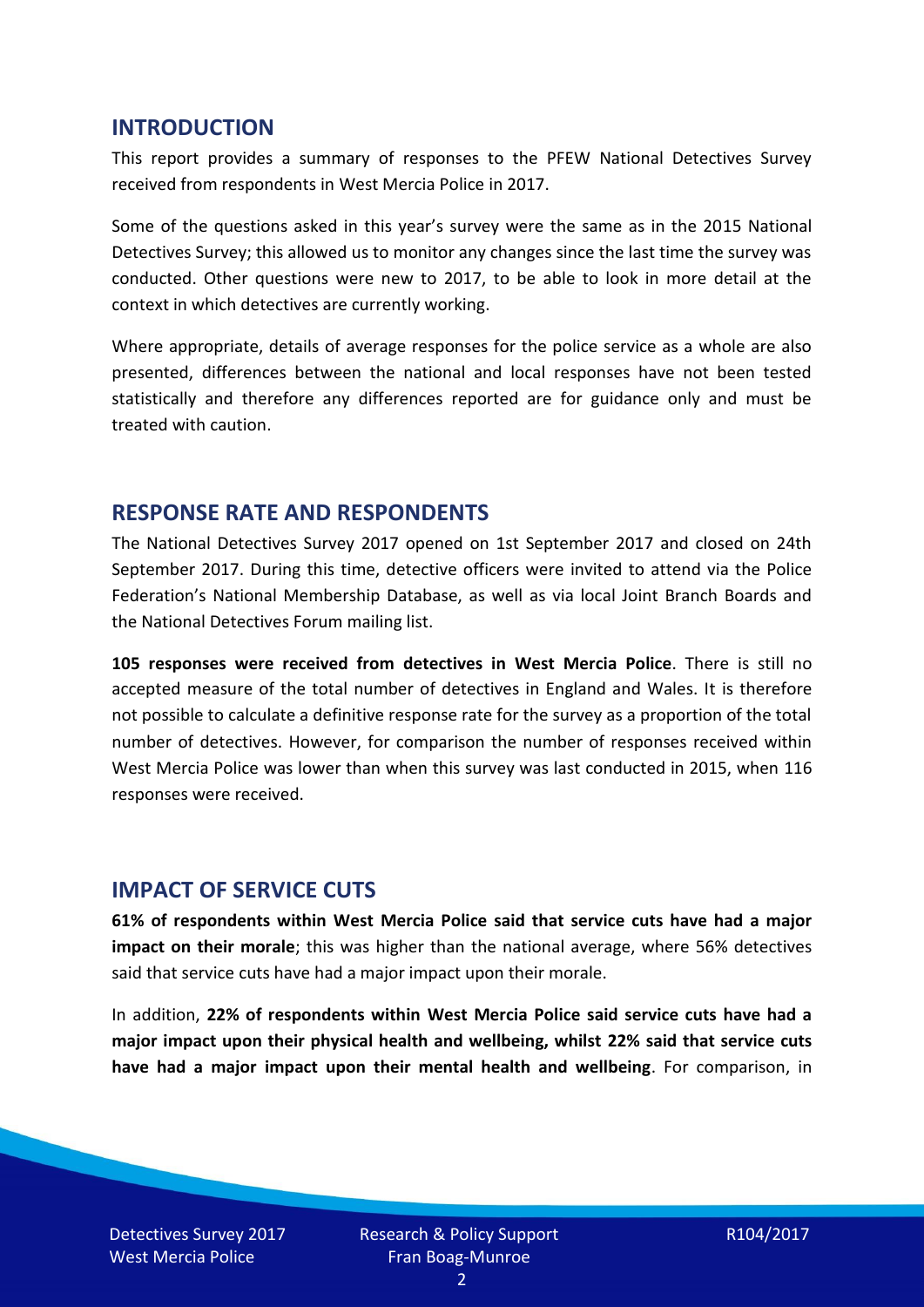England and Wales as whole 27% of detectives said that service cuts have had a major impact on their physical health and wellbeing and also on their mental health and wellbeing.

| How, if at all, have<br>service cuts affected | No impact | <b>Minor impact</b> | <b>Moderate</b><br>impact | <b>Major impact</b> |
|-----------------------------------------------|-----------|---------------------|---------------------------|---------------------|
| <b>Your morale</b>                            | 2%        | 13%                 | 24%                       | 61%                 |
| Your physical health and<br>wellbeing         | 11%       | 27%                 | 40%                       | 22%                 |
| Your mental health and<br>wellbeing           | 12%       | 27%                 | 39%                       | 22%                 |

**57% of respondents in West Mercia Police said that service cuts have substantially increased their overall workload; 52% said that service cuts have substantially increased how fatigued they feel; and 51% said that service cuts have substantially increased how stressful they find their jobs**. Comparison of these proportions in West Mercia Police to England and Wales as a whole can be found in the table below.

|                                    | <b>West Mercia Police</b>                               | <b>England and Wales</b>                                |
|------------------------------------|---------------------------------------------------------|---------------------------------------------------------|
| Your overall workload              | 57% substantially increased<br>(41% slightly increased) | 62% substantially increased<br>(32% slightly increased) |
| How fatigued you feel              | 52% substantially increased<br>(40% slightly increased) | 53% substantially increased<br>(38% slightly increased) |
| How stressful you find your<br>job | 51% substantially increased<br>(35% slightly increased) | 49% substantially increased<br>(41% slightly increased) |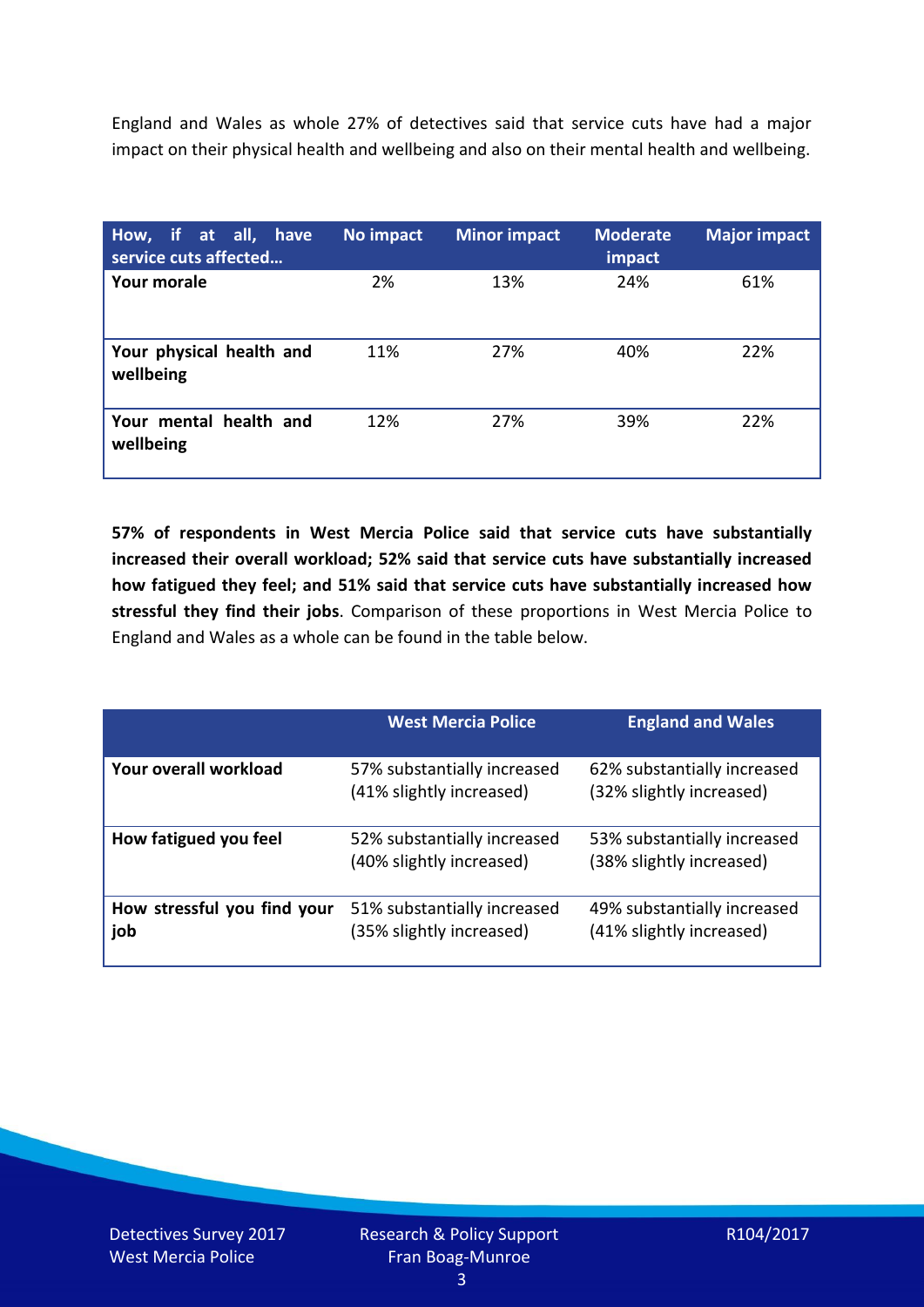## **WORKLOAD AND JOB DEMANDS**

**71% of respondents in West Mercia Police said that their workload in the last 12 months was either too high or much too high**. This is lower than the national average - in England and Wales as a whole, 76% of respondents said that their workload had been too high or much too high in the last 12 months.

34% of respondents in West Mercia Police said that their workload enabled them to provide the service needed to victims either most or all of the time; this compares to 27% of detectives in England and Wales as a whole. **The proportion of respondents in West Mercia Police who said that their workload enabled them to provide the service needed to victims either most or all of the time has decreased since 2015** when 46% of respondents felt that they could provide the service needed either most or all of the time.

In addition, 23% of respondents in West Mercia Police said that their workload enabled them to provide the service needed to witnesses either most or all of the time, in comparison to 22% of detectives in England and Wales overall. **The proportion of respondents in West Mercia Police who said that their workload enabled them to provide the service needed to witnesses either most or all of the time has decreased since 2015**, when 52% of respondents felt that they could provide the service needed either most or all of the time.

| Does your workload enable<br>you to provide the service<br>needed to? | <b>Never</b> | <b>Sometimes</b> | Most or all of the<br>time |
|-----------------------------------------------------------------------|--------------|------------------|----------------------------|
| <b>Victims</b>                                                        | 10%          | 56%              | 34%                        |
| <b>Witnesses</b>                                                      | 11%          | 67%              | 23%                        |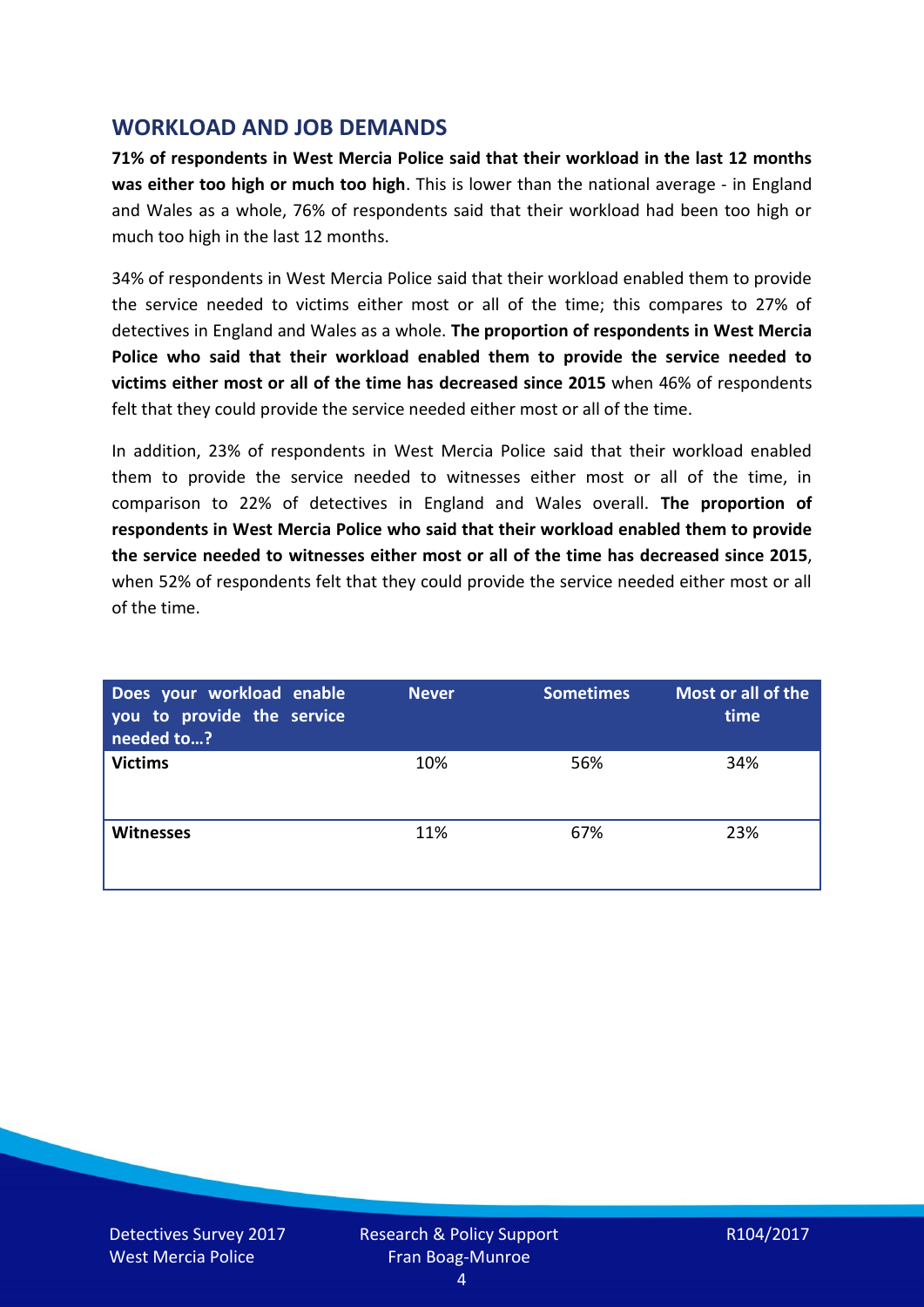## **JOB RELATED STRESS**

In West Mercia Police, **45% of respondents said that they felt emotionally drained from work either most or all of the time**. Nationally, this proportion was 48%. The proportion of respondents in West Mercia Police who said that they had felt emotionally drained from work either most or all of the time has increased since 2015, when 31% of respondents said that they felt emotionally drained from work.

**51% of respondents in West Mercia Police said that their job was either very or extremely stressful**. This is the proportion of respondents who, in effect, report a non-diagnostic case of work-related stress within West Mercia Police.



In England and Wales as a whole 48% of detectives reported a case of work-related stress. Therefore **the proportion of respondents in West Mercia Police who reported a case of work-related stress was higher than the national average**. The reasons given by respondents in West Mercia Police for why they found their job stressful are presented below.

Detectives Survey 2017 West Mercia Police

Research & Policy Support Fran Boag-Munroe

R104/2017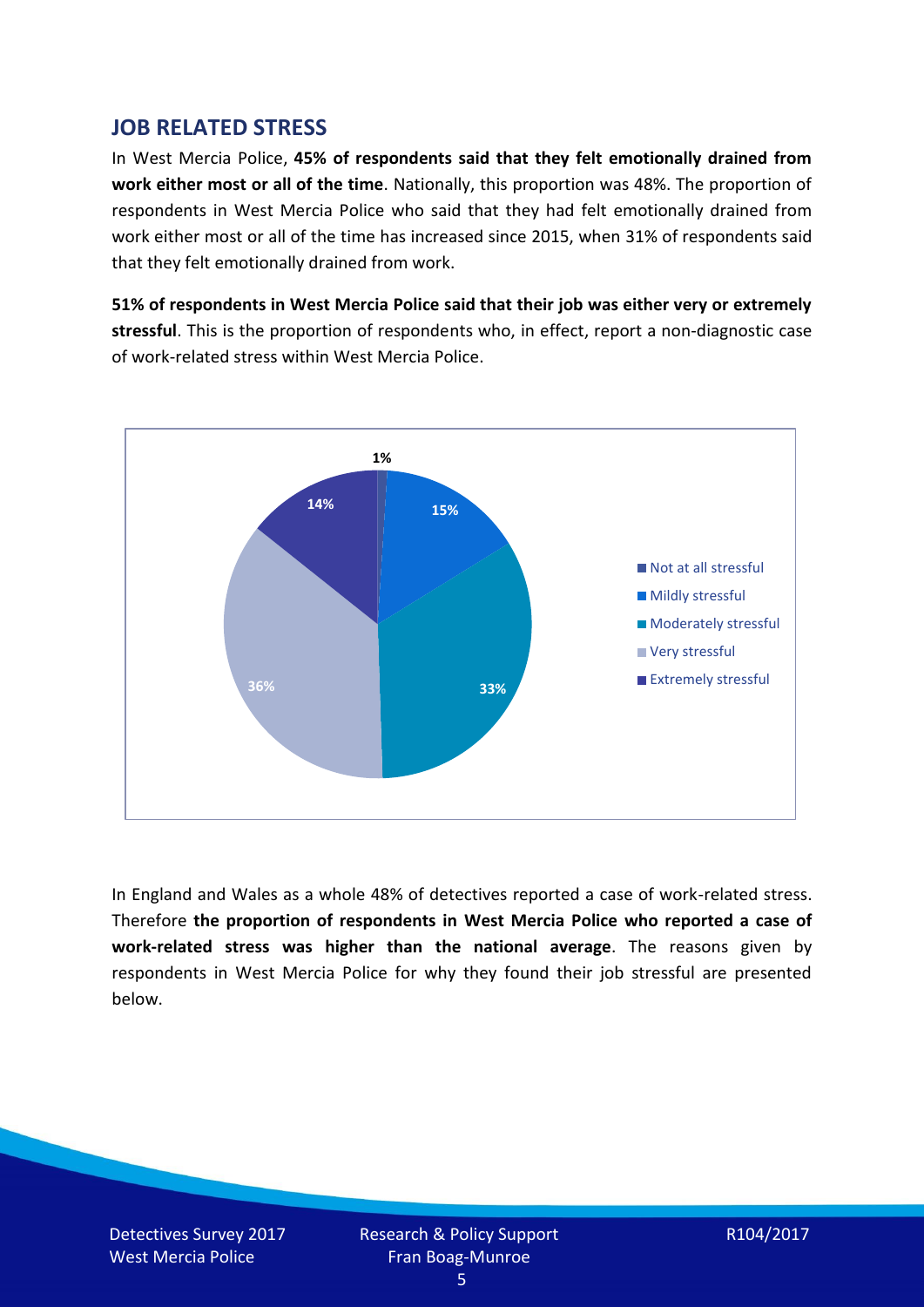| My job is stressful because                                                                | <b>Proportion</b><br>agreeing or<br>strongly<br>agreeing in<br><b>West Mercia</b> | <b>Proportion</b><br>agreeing or<br>strongly<br>agreeing in<br><b>England and</b> |
|--------------------------------------------------------------------------------------------|-----------------------------------------------------------------------------------|-----------------------------------------------------------------------------------|
|                                                                                            | <b>Police</b>                                                                     | <b>Wales</b>                                                                      |
| There are high levels of personal responsibility                                           | 91%                                                                               | 93%                                                                               |
| There aren't enough officers in my team/unit                                               | 81%                                                                               | 86%                                                                               |
| I feel like the general public and partner agencies often<br>have unrealistic expectations | 87%                                                                               | 82%                                                                               |
| The nature of my work is high-risk                                                         | 86%                                                                               | 80%                                                                               |
| I have a high workload                                                                     | 86%                                                                               | 80%                                                                               |
| There is frequent organisational change                                                    | 87%                                                                               | 79%                                                                               |
| My work is emotionally demanding                                                           | 72%                                                                               | 71%                                                                               |
| I don't have enough time to be able to do my job to a<br>standard of which I can be proud  | 69%                                                                               | 70%                                                                               |
| I am unable to meet all the conflicting demands on my<br>time at work                      | 71%                                                                               | 69%                                                                               |
| I am exposed to traumatic or distressing incidents and<br>material                         | 72%                                                                               | 64%                                                                               |
| I frequently have unrealistic time pressures                                               | 58%                                                                               | 61%                                                                               |
| There aren't enough opportunities for professional<br>development                          | 57%                                                                               | 57%                                                                               |
| I frequently have unachievable deadlines                                                   | 51%                                                                               | 57%                                                                               |
| I am often pressured to work long hours                                                    | 47%                                                                               | 51%                                                                               |
| My work-life balance is poor                                                               | 28%                                                                               | 43%                                                                               |
| I don't feel like I have enough support from<br>management                                 | 49%                                                                               | 40%                                                                               |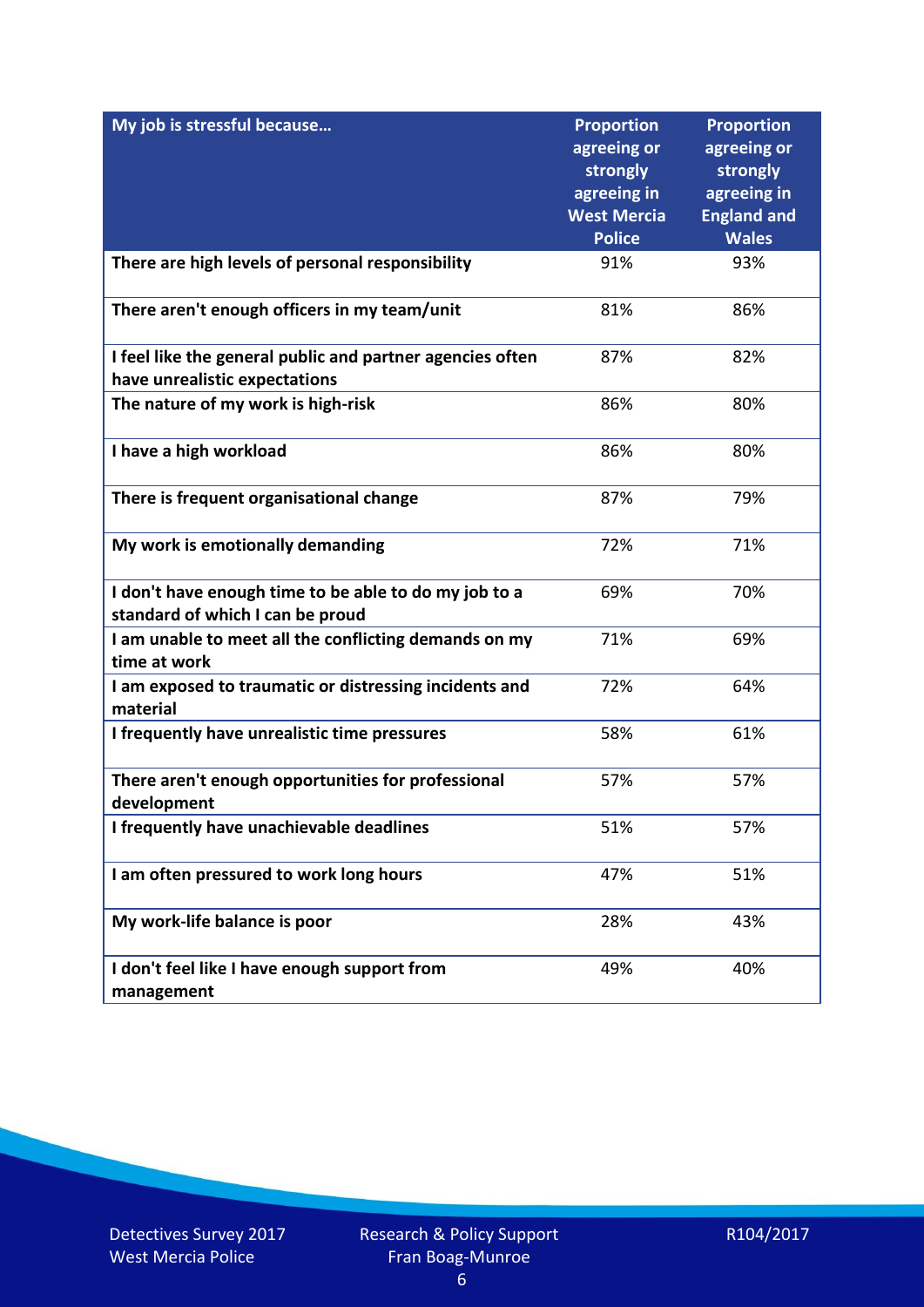# **ABSENCE AND ABSENCE BEHAVIOURS**

**Presenteeism** refers to a person attending work despite feeling that they should have taken sick leave due to their physical or mental health and wellbeing. **In West Mercia Police, 75% of respondents reported at least one instance of presenteeism associated with their physical health and wellbeing** in the last 12 months**; 52% of respondents reported at least one instance of presenteeism associated with their mental health and wellbeing**.

**Leaveism** refers to a person taking annual leave or rest days rather than sick leave for their physical or mental health and wellbeing. In the last year, **44% of respondents in West Mercia Police reported at least one instance of leaveism associated with their physical health and wellbeing**, whilst **28% of respondents in West Mercia Police reported at least one instance of leaveism associated with their mental health and wellbeing.**

Finally, **32% of respondents in West Mercia Police said that they had taken sickness absence due to their physical health and wellbeing** in the last 12 months. In addition, **10% of respondents said that they had taken sickness absence due to their mental health and wellbeing**.

Comparison of the proportions of respondents reporting presenteeism, leaveism and sickness absence in West Mercia Police with England and Wales as a whole can be found in the table below.

|                             |                                         | <b>West Mercia Police</b>             |                                         | <b>England and Wales</b>              |
|-----------------------------|-----------------------------------------|---------------------------------------|-----------------------------------------|---------------------------------------|
| At least one<br>instance of | <b>Physical health</b><br>and wellbeing | <b>Mental health</b><br>and wellbeing | <b>Physical health</b><br>and wellbeing | <b>Mental health</b><br>and wellbeing |
| Presenteeism                | 75%                                     | 52%                                   | 71%                                     | 54%                                   |
| Leaveism                    | 44%                                     | 28%                                   | 42%                                     | 33%                                   |
| <b>Sickness</b><br>absence  | 32%                                     | 10%                                   | 35%                                     | 14%                                   |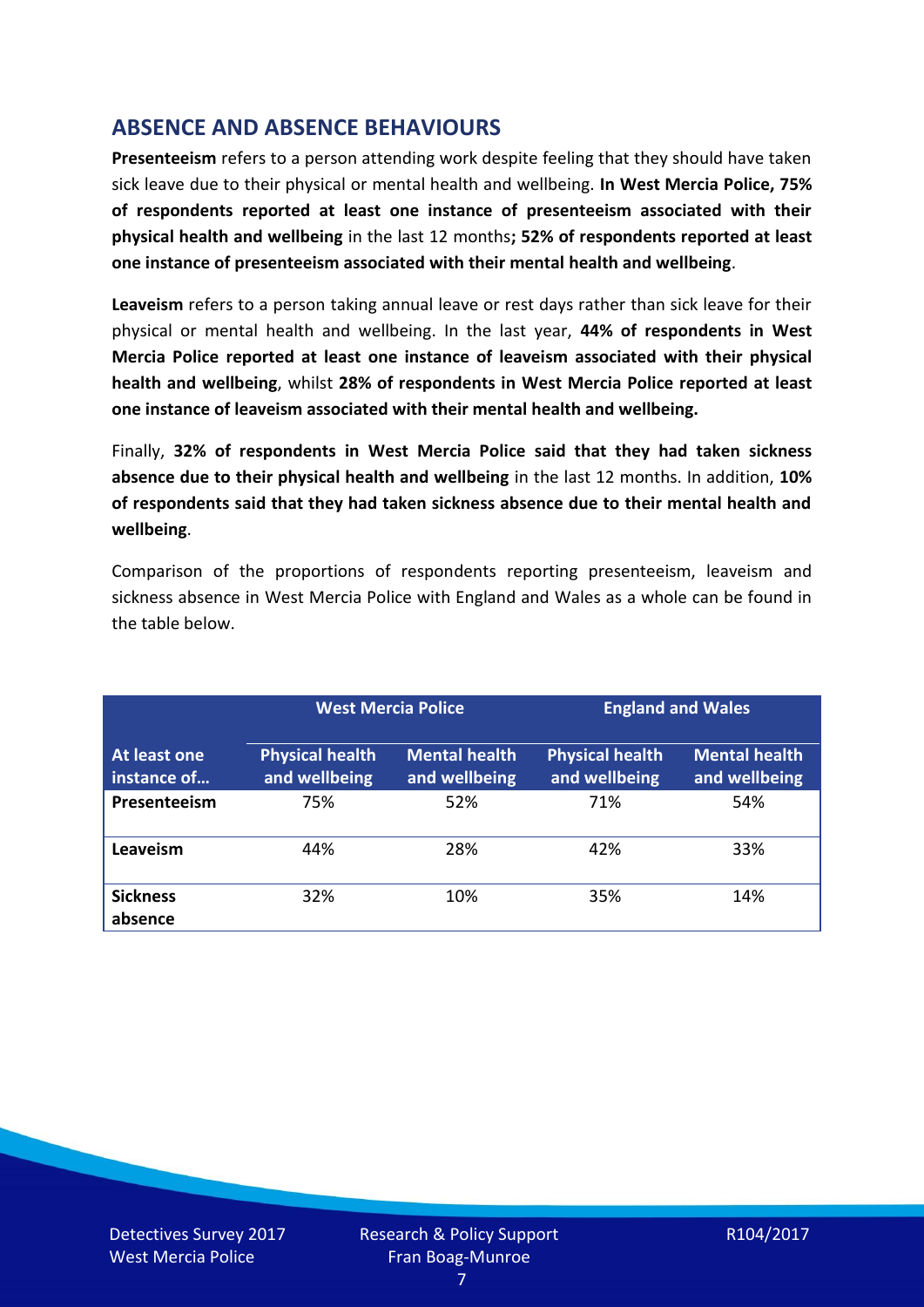## **VIEWS ABOUT THE JOB**

**72% of respondents in West Mercia Police felt that the role of the detective was seen as less valuable to the force than it used to be.** This compares with 85% of detectives in England and Wales as a whole who said that they felt the role of the detective was now less valuable.

Respondents in West Mercia Police were less likely to be dissatisfied than satisfied with their jobs, with **33% of respondents saying that they were dissatisfied and 44% of respondents saying that they were satisfied**. In comparison, 36% of detectives in England and Wales as a whole said that they were dissatisfied with their jobs, whilst 45% of respondents said that they were satisfied.

In addition, **the proportion of respondents in West Mercia Police who said that they were dissatisfied with their job has increased since 2015**, when 22% of respondents reported job dissatisfaction.



Detectives Survey 2017 West Mercia Police

Research & Policy Support Fran Boag-Munroe

R104/2017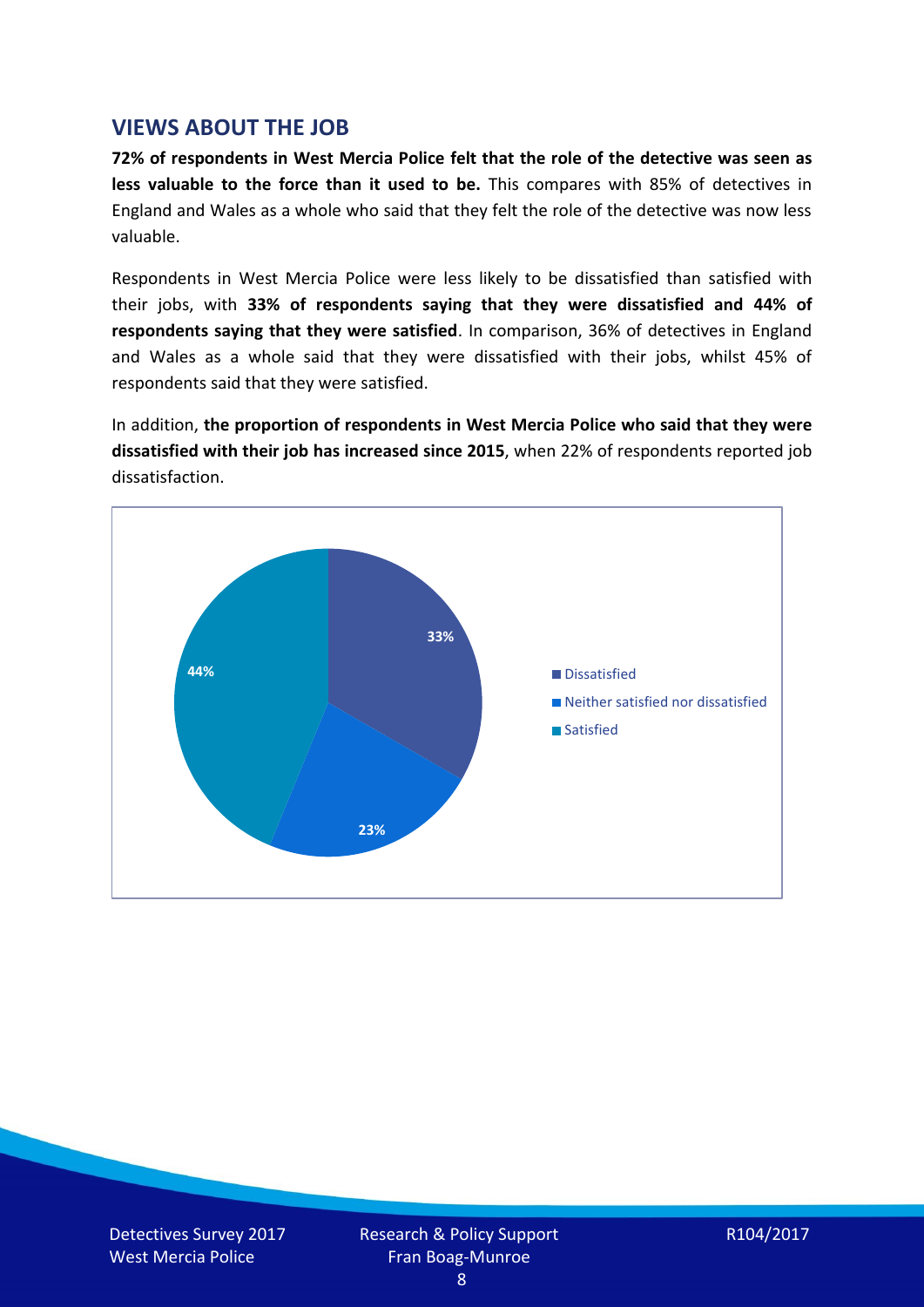# **TRAINING AND CONTINUOUS PROFESSIONAL DEVELOPMENT**

**59% of respondents in West Mercia Police said that they had difficulties securing specific training opportunities**. This has increased since 2015, when 48% of respondents in West Mercia Police reported difficulties securing specific training opportunities.

The proportion of respondents in West Mercia Police who said that they had difficulties securing training opportunities is higher than the national average, where this year 51% of detectives said that they had difficulties securing training.

In addition, **59% of respondents in West Mercia Police said that they were rarely given enough time to stay up-to-date with the latest developments in their area of work**. This compares to 56% of respondents in England and Wales as a whole. This proportion is higher than in 2015, when 41% of respondents in West Mercia Police said that they rarely had enough time to keep up-to-date with the latest developments.

| Are you given enough time<br>to stay up-to-date with the<br>latest developments in your<br>area of work? | <b>West Mercia Police</b> | <b>England and Wales</b> |
|----------------------------------------------------------------------------------------------------------|---------------------------|--------------------------|
| Rarely                                                                                                   | 59%                       | 56%                      |
| <b>Sometimes</b>                                                                                         | 39%                       | 41%                      |
| <b>Always</b>                                                                                            | 3%                        | 4%                       |

A list of reasons why respondents in West Mercia Police said that they were not able to stay up-to-date with the latest developments in their field can been found in the table below.

| It is difficult to stay up-to-date with the latest developments in<br>my field because          | <b>West</b><br><b>Mercia</b><br><b>Police</b> | <b>England</b><br>and Wales |
|-------------------------------------------------------------------------------------------------|-----------------------------------------------|-----------------------------|
| I have too many competing priorities                                                            | 85%                                           | 79%                         |
| There is no time set aside by my management for study                                           | 78%                                           | 76%                         |
| There are not enough officers to cover my day-to-day work for<br>me to attend relevant training | 75%                                           | 76%                         |
| My workload is too high                                                                         | 78%                                           | 76%                         |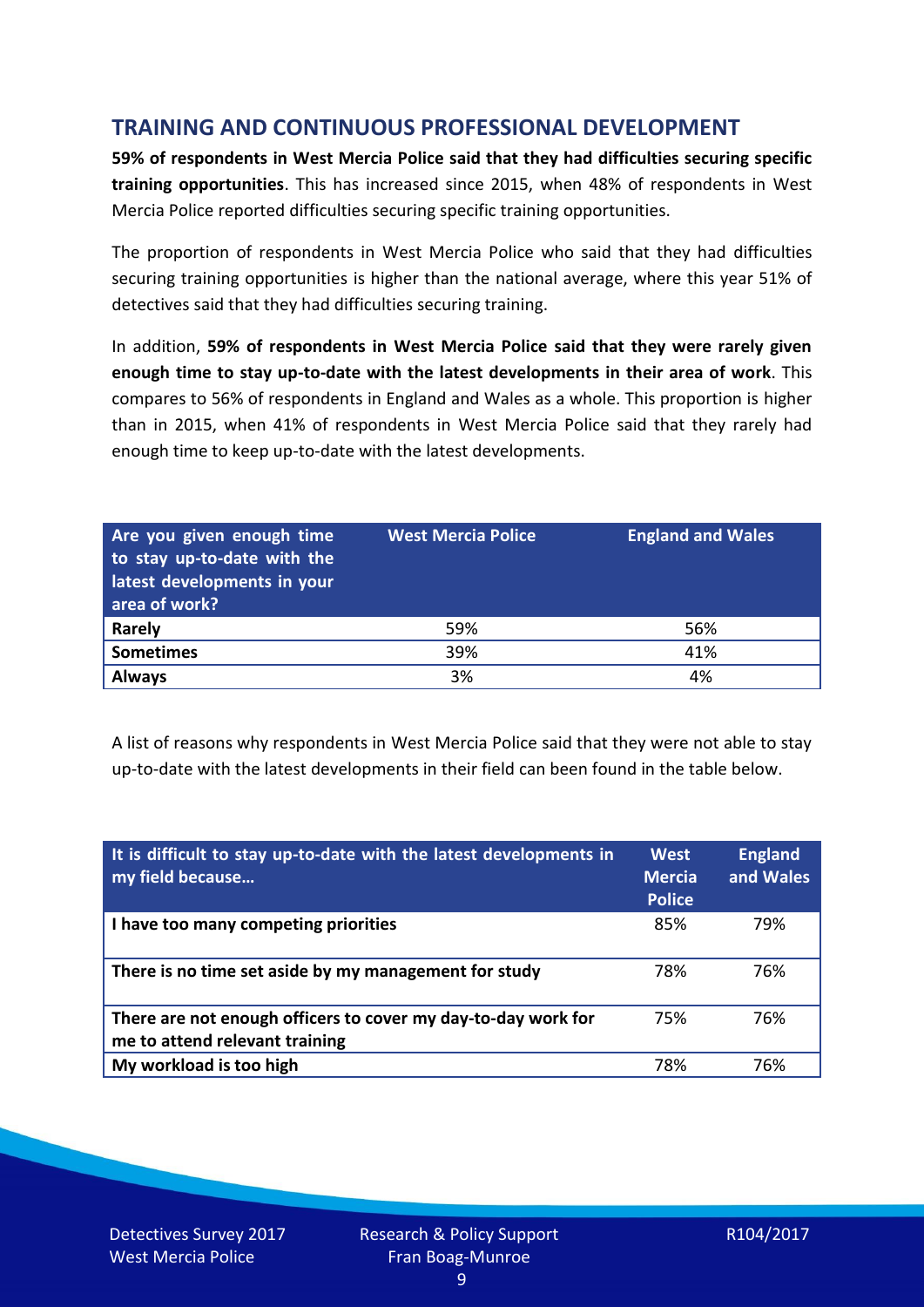| I have too many other commitments                                                        | 74% | 75% |
|------------------------------------------------------------------------------------------|-----|-----|
| The online learning package provided by NCALT is poorly<br>delivered                     | 71% | 73% |
| There are not enough formal training days                                                | 79% | 72% |
| I am too tired at the end of the day                                                     | 68% | 71% |
| Access to knowledge management systems that help<br>communicate new developments is poor | 44% | 51% |
| There is a lack of training staff                                                        | 51% | 46% |
| There is no appropriate training available                                               | 41% | 44% |

# **ATTRACTION AND RETENTION**

**20% of respondents in West Mercia Police said that they would not change their career path, whilst 16% couldn't think of any job they would prefer**. 15% of respondents said that they would like to change their posting but remain a police officer.

In comparison, 11% of respondents in West Mercia Police said that they would like to change jobs and stop being a police officer, 31% said that they would take any other job but with similar earnings and benefits, and 7% would quit immediately if they could find something else to do.

**The proportion of respondents in West Mercia Police who said that they would quit immediately if they could find something else to do has not changed since 2015**, when 7% of respondents said that they would quit immediately if they could.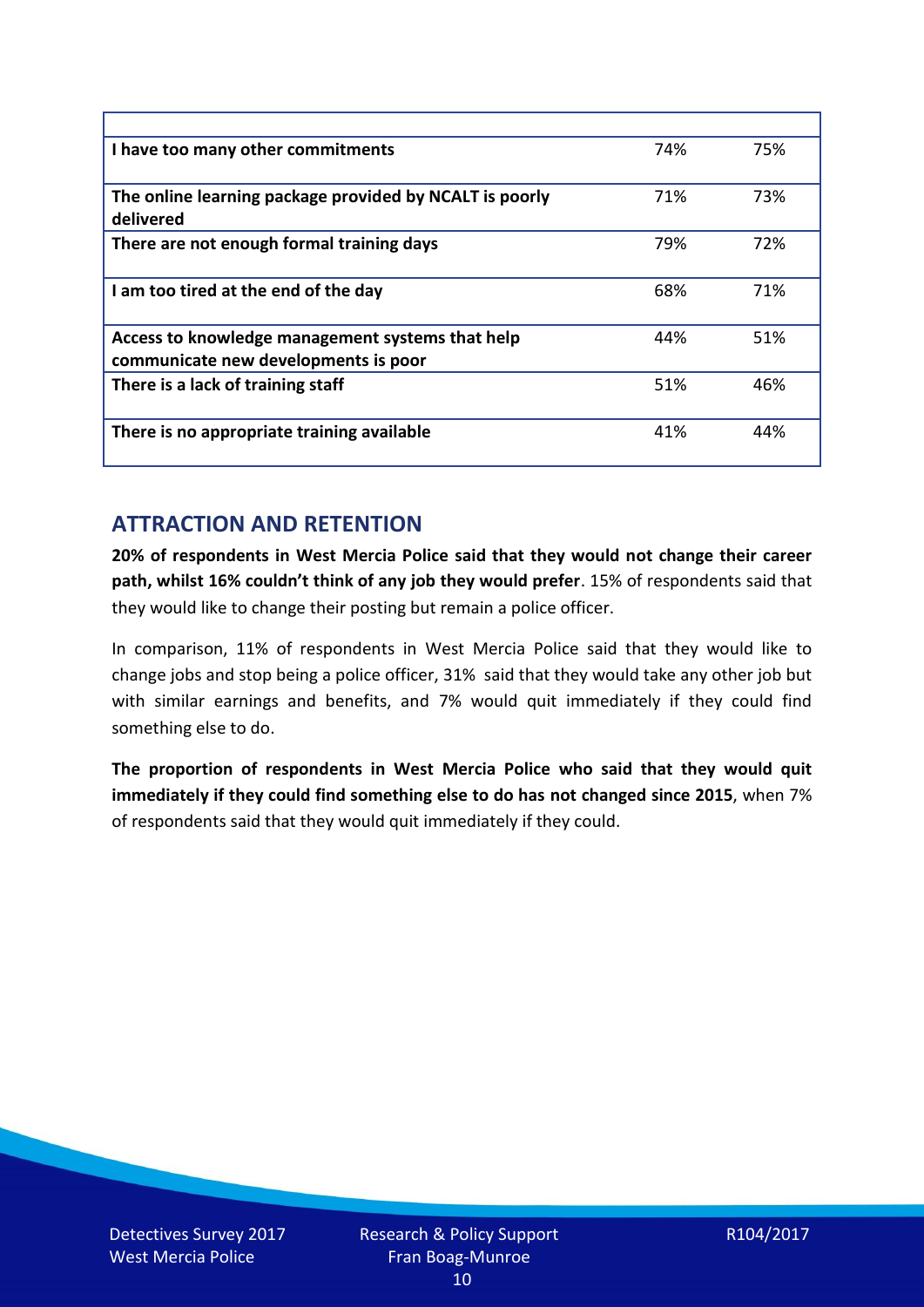|                               | <b>West Mercia Police</b> | <b>England and Wales</b> |
|-------------------------------|---------------------------|--------------------------|
| I would not change my         | 20%                       | 22%                      |
| career path                   |                           |                          |
| I can't think of any job I    | 16%                       | 14%                      |
| would prefer                  |                           |                          |
| I would like to change my     | 15%                       | 14%                      |
| posting but remain a police   |                           |                          |
| officer                       |                           |                          |
| I would like to change my     | 11%                       | 14%                      |
| job and stop being a police   |                           |                          |
| officer                       |                           |                          |
| I would take almost any       | 31%                       | 26%                      |
| other job with similar        |                           |                          |
| earnings and benefits         |                           |                          |
| I would quit immediately if I | 7%                        | 10%                      |
| could find something else to  |                           |                          |
| do                            |                           |                          |